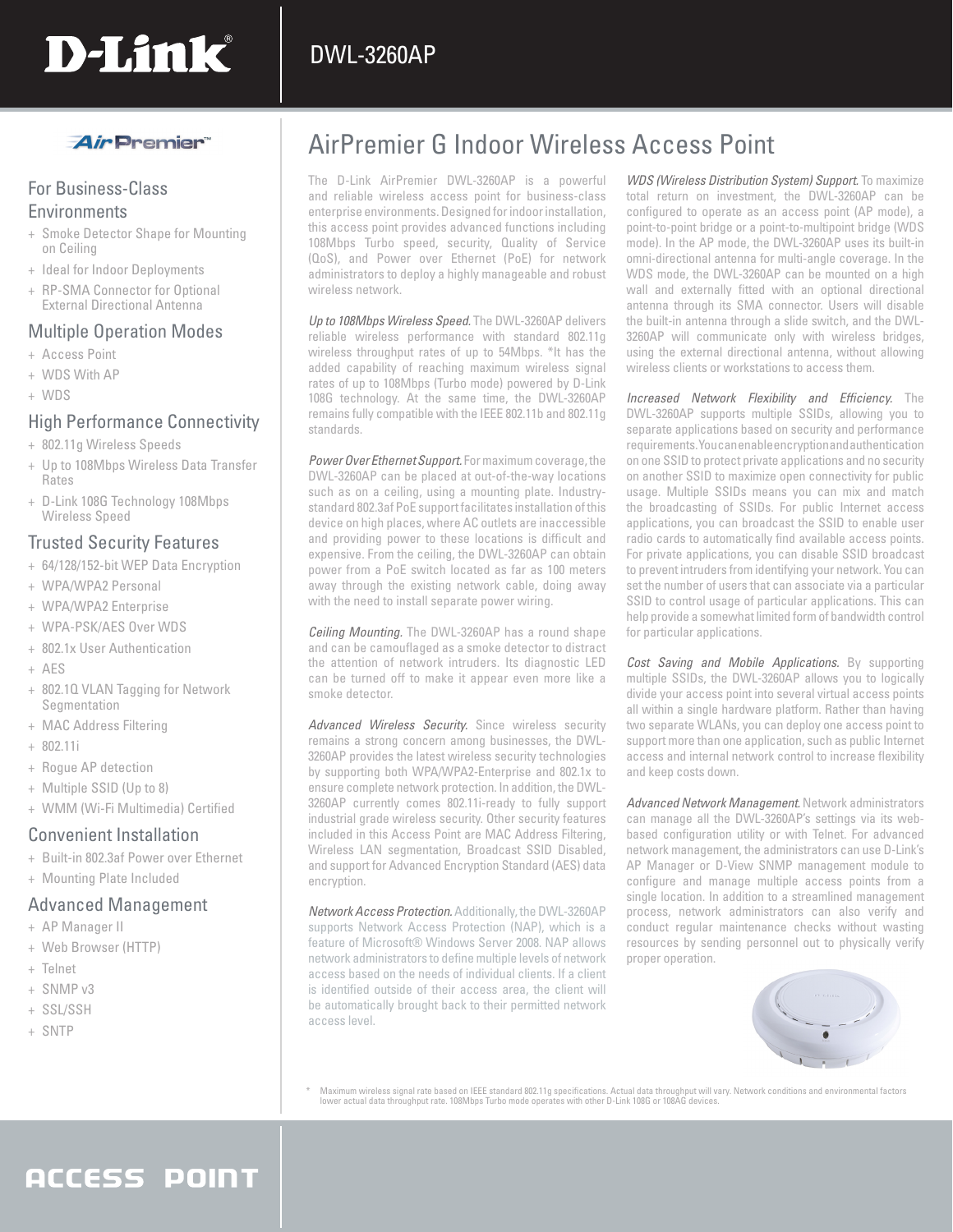



# AirPremier 802.11g Indoor Wireless Access Point

| <b>Product Specifications</b>   |                                                                                                                                                                                        |                                                                                                                                                     |
|---------------------------------|----------------------------------------------------------------------------------------------------------------------------------------------------------------------------------------|-----------------------------------------------------------------------------------------------------------------------------------------------------|
| <b>Standards</b>                | $+$ IEEE 802.11b<br>$+$ IEEE 802.3<br>+IEEE 802.3af                                                                                                                                    | + IEEE 802.11g<br>+ IEEE 802.3u                                                                                                                     |
| Data Rates                      | For 802.11g:<br>+108, 54, 48, 36, 24, 18, 12, 9 and 6Mbps<br>For 802.11b:<br>$+11, 5.5, 2$ and 1Mbps                                                                                   |                                                                                                                                                     |
| <b>Wireless Frequency Range</b> | +2.4GHz to 2.4835GHz                                                                                                                                                                   |                                                                                                                                                     |
| Antenna                         | + Internal omni-directional antenna<br>+ Reverse SMA connector for optional external antenna                                                                                           |                                                                                                                                                     |
| Radio and Modulation Type       | For 802.11b:<br><b>DSSS:</b><br>+DQPSK@2Mbps<br>For 802.11g:<br>OFDM:<br>+QPSK@12 and 18Mbps<br>+64QAM @ 48 and 54Mbps<br><b>DSSS:</b><br>+DQPSK@2Mbps                                 | + DBPSK @ 1Mbps<br>+ CCK @ 5.5 and 11Mbps<br>+ BPSK@6 and 9Mbps<br>+160AM @ 24 and 36Mbps<br>+ DBPSK@1Mbps<br>+ CCK @ 5.5 and 11Mbps                |
| <b>Transmit Output Power</b>    | +18dBm Typical                                                                                                                                                                         |                                                                                                                                                     |
| <b>EIRP</b>                     | +Typical EIRP Using 1dBi internal Antenna: 19dBm Typical                                                                                                                               |                                                                                                                                                     |
| <b>Receiver Sensitivity</b>     | For 802.11b:<br>+1Mbps: -94dBm<br>$+5.5$ Mbps: -89dBm<br>For 802.11g:<br>+1Mbps: -94dBm<br>+5.5Mbps: -89dBm<br>+9Mbps: -84dBm<br>+12Mbps: -82dBm<br>+24Mbps: -77dBm<br>+48Mbps: -72dBm | $+2Mbps: -90dBm$<br>+11Mbps: -85dBm<br>+2Mbps: -90dBm<br>+6Mbps: -90dBm<br>+11Mbps: -85dBm<br>+18Mbps: -80dBm<br>+36Mbps: -73dBm<br>+54Mbps: -72dBm |
| <b>Operation Modes</b>          | +Access Point<br>+WDS With AP<br>$+WDS$                                                                                                                                                |                                                                                                                                                     |

## **ACCESS POINT**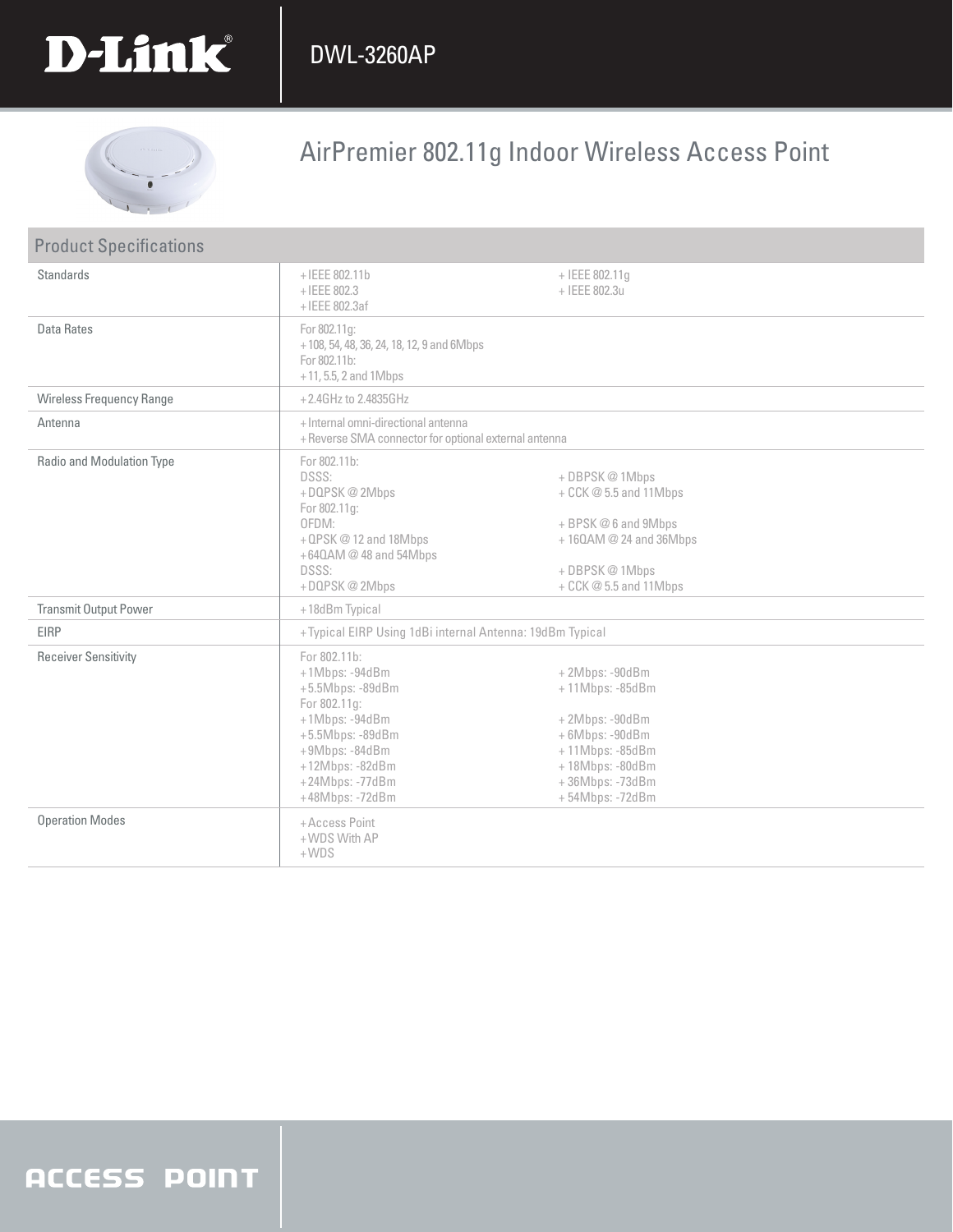

# AirPremier 802.11g Indoor Wireless Access Point

| Security                  | +64-, 128-, 152-bit WEP data encryption<br>+MAC address filtering<br>+WPA/WPA2 EAP<br>+WPA/WPA2 PSK<br>+802.1x User Authentication<br>$+AES$<br>$+802.11i$<br>+802.10 SSID broadcast enable/disable<br>+Multiple SSIDs (maximum 8)<br>+ Isolated security for each SSID (different security setting for each SSID)<br>+ Rogue AP detection<br>+ Network Access Protection |                                        |
|---------------------------|---------------------------------------------------------------------------------------------------------------------------------------------------------------------------------------------------------------------------------------------------------------------------------------------------------------------------------------------------------------------------|----------------------------------------|
| <b>VLAN</b>               | $+802.10$ VLAN Tagging<br>+ Up to 8 VLANs                                                                                                                                                                                                                                                                                                                                 |                                        |
| <b>Quality of Service</b> | WMM (Wi-Fi Multimedia) certified                                                                                                                                                                                                                                                                                                                                          |                                        |
| Device Management         | Web Browser Interface:<br>$+$ HTTP<br>+ Secure HTTP (HTTPS)<br>AP Manager II<br>SNMP support:<br>+D-View module<br>Command Line Interface:<br>$+$ Telnet                                                                                                                                                                                                                  | + Private MIB<br>+ Secure (SSH) Telnet |